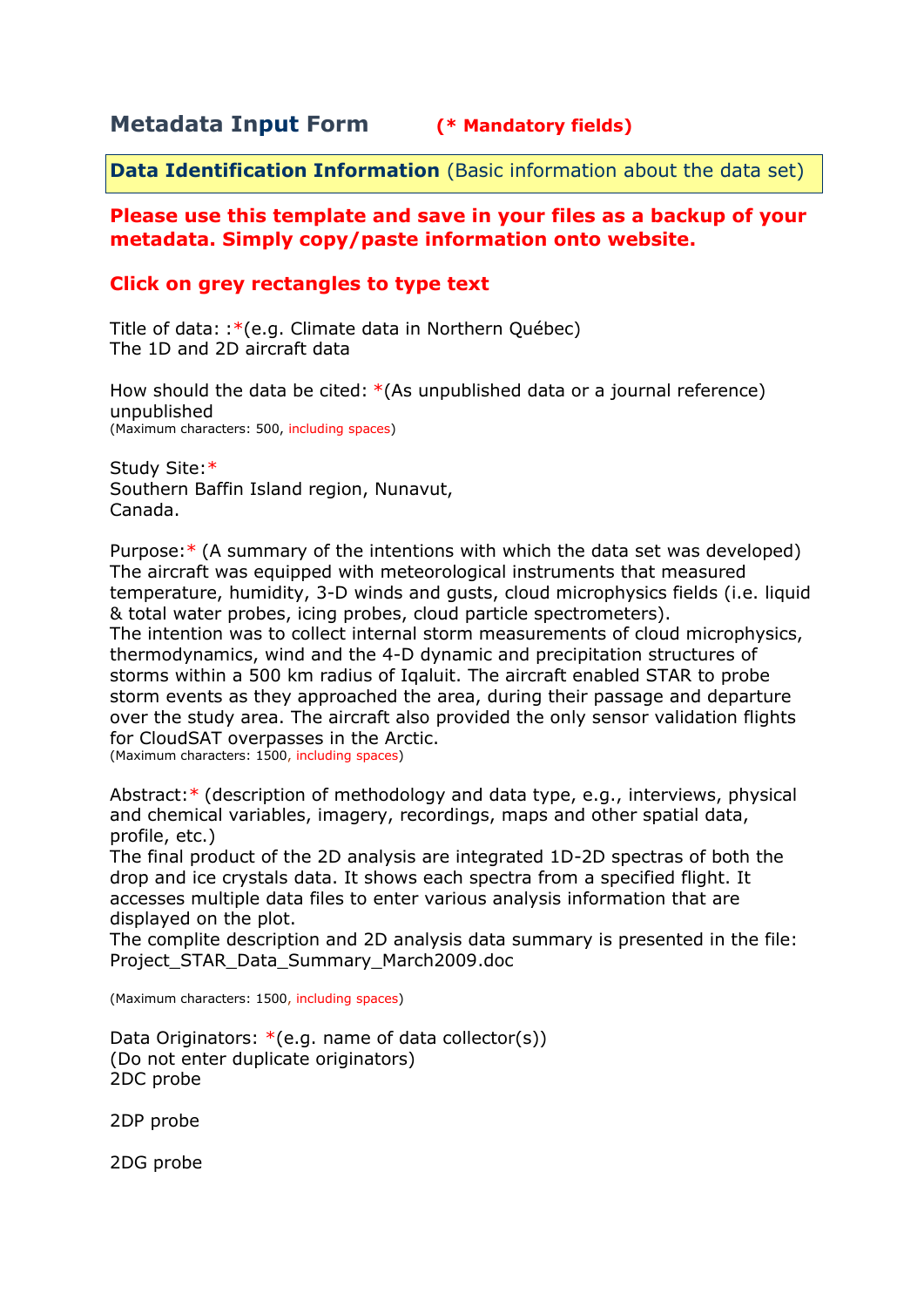Nevzorov probe

FSSP96 probe

Links to data (if available, enter NI Email address if direct link is not yet available):

Status of data:\* Click on grey rectangle to view scroll down menu Ongoing

Maintenance and update frequency:\* Click on grey rectangle to view scroll down menu As needed

**Geographic Coordinates** (in decimal format)

#### **Research Area** \*

Coordinates should be in the range of -90.0000 to 90.0000 for the latitude and -180.0000 to 180.0000 for the longitude

North (latitude N): 69

South (latitude N): 53

West (longitude W): 80

East (longitude W): 56

**Time Period** (covered by the data set)

\* Select entry from scroll down menu on website

| Start Year:* 2007     | End Year: $*2008$     |
|-----------------------|-----------------------|
| Start Month: *October | End Month: * February |
| Start Day: $*$ 10     | End Day: $*29$        |

**Keywords** (see Keywords Library)

(e.g., Air, temperature, Precipitation, Photosynthesis, Ocean, Soil, Bacterial production, Climate, Land, Policy, Charr)

\* Select entry from the scroll down menu on the website or consult the Keywords **Library** 

Keyword 1:\*aircraft Keyword 2:\*2D analysis